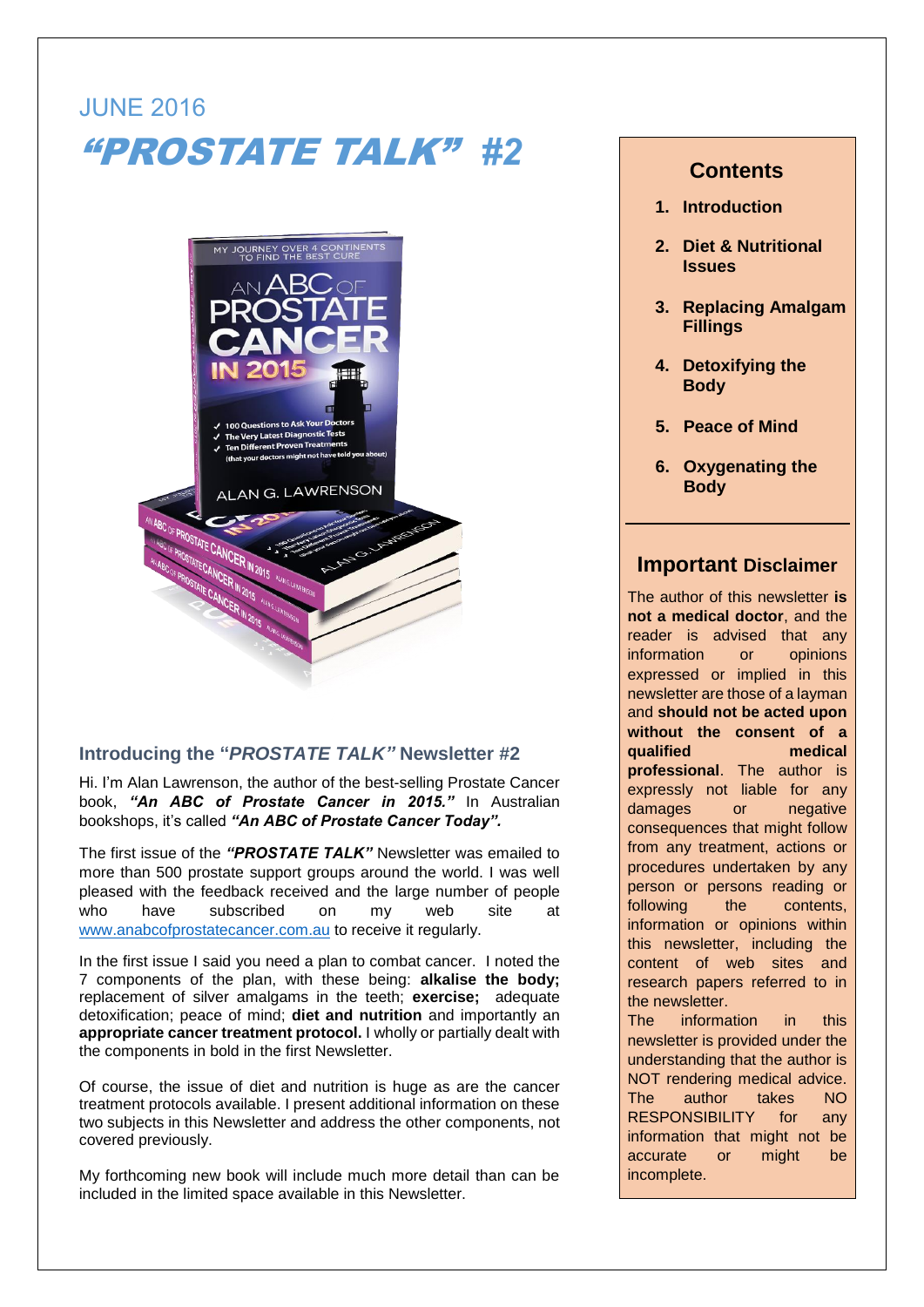#### **2. Diet & Nutritional Issues**

In the first issue, we looked at the 'bad guys' being foods that the prostate cancer sufferer should avoid, regardless of the stage of their disease or their treatment. The cause of cancer is a contentious issue. Ask ten specialists working in the field and you will get many different points of view. A common thread will probably exist in that up to 10% of cancers will be considered as 'inherited' in one's genes and most of the other cancers will be due to enviro-toxins, viruses, fungi or other sources. Few, if any, will refer to poor diet or dietary deficiencies that have led to weaknesses in the immune system that have allowed the cancer cells that are in all of us every day, but are kept in check by a healthy immune system. Almost all medical doctors focus on 'treating' cancer rather than 'eliminating the root cause of the disease' in the first place.

A close family member is suffering from metastatic castration resistant prostate cancer that the conventional medical community can only offer palliative care with no serious likelihood of cure. His professor of oncology said to him recently that 'diet and nutrition offers no likely improvement in his condition.' What oncologists don't tell their patients is that chemotherapy has a very small 'cure' rate. Unfortunately, chemo seriously weakens the immune system at a time when it is already seriously compromised by the cancer itself. It is particularly important to nourish the body at this time so as to give the immune system the best chance of beating the disease.

So what do we eat? We stop eating the nasties such as sugar, breads, fruit juices, all processed foods, dairy and red meats to name just a few. We start eating 'rainbow food' that is organically grown. What's that? Vegetables and selected fruits of colour. Which are the best? As far as fruits are concerned you need one or two servings per day of blueberries, strawberries, raspberries, papaya, avocados and tomatoes. Unsweetened fresh lemon juice helps keep the body in an alkaline state. As far as veggies are concerned, it is important to eat at least two cruciferous greens per day. Cauliflower, cabbage, kale, bok choy, Brussel sprouts or broccoli. A recent research study revealed that daily consumption of cruciferous vegetables reduced oxidative stress in participants by 22% over three weeks versus only 2% in a group that had no such vegetables, but a daily multi-vitamin dosage. Other 'good' veggies are carrots, red, green and yellow peppers, radish, green beans, celery, onions, beetroot, brown rice, mushrooms, squash, turnips and parsnips, etc.

Most of our diets today, see us deficient in many compounds. Thus the needs for herbal and vitamin supplementation. Herbs and spices that should be included in the diet include curcumin from the turmeric root, saw palmetto, ginseng, cinnamon, oregano, grape seed extract, and herbs like astragalus, echinacea, cat's claw and flaxseed oil. A number of cups per day of green tea or even better, essiac tea should be the beverages of choice.

Vitamin, enzymes and mineral intake should include the most important Vitamin D. Adequate Vitamin C, Vitamin K, Vitamin A levels are also important. Two important enzymes that should be taken daily include proline and lysine. The latter is one of nine essential amino acids that are very important to the body's metabolic function and are not produced by the body. It is an important building block of the amino acids that together unite to form *collagen*, the connective tissue between all body cells. It has an even more important function that is not always recognised: it inhibits the growth of the *collagen digesting enzymes* that are produced and secreted by all cancer cells. According to Dr Matthias Rath, a former colleague of Professor Linus Pauling –

Nobel Laureate – and head of the Dr Rath Research Institute, lysine and vitamin C both contribute to the stability of the connective tissue (collagen) and the prevention of the uncontrolled tissue degradation. *It's a critical component in the war against all types of cancer.*

People with liver or kidney disease should be careful not to take too much proline or for that matter any amino acid supplement, without first consulting their doctor.

Magnesium is critical for the synthesis of Vitamin D in the body. Vitamin D deficiency has been linked to the formation of a number of cancer types. It is also important to the efficient energy production by the mitochondria. Research shows that about 40% of Americans are deficient in magnesium. High levels of dairy intake also depress the magnesium levels in the body. A person with an average diet is likely to see their sodium levels overwhelm their potassium levels. Potassium is essential to the internal mechanism of all human cells. Thus potassium intake is important.

#### **3. Replacing Amalgam Fillings**

Did you know that the silver amalgam fillings in your teeth contain 50% mercury, a known neurotoxin and carcinogen? The silver content is only 25%. Perhaps you are lucky in that your fillings might be made of porcelain which is pretty well inert in the mouth.

Perhaps as many as 100 million fillings are done in North America every year. The vast majority are silver amalgams. The FDA classifies amalgam fillings as a 'device' rather than a substance. Apparently, this obviates the need for testing and allows them to ignore the use of mercury within the body. Over time mercury vapours leach out of the amalgams and contributes to the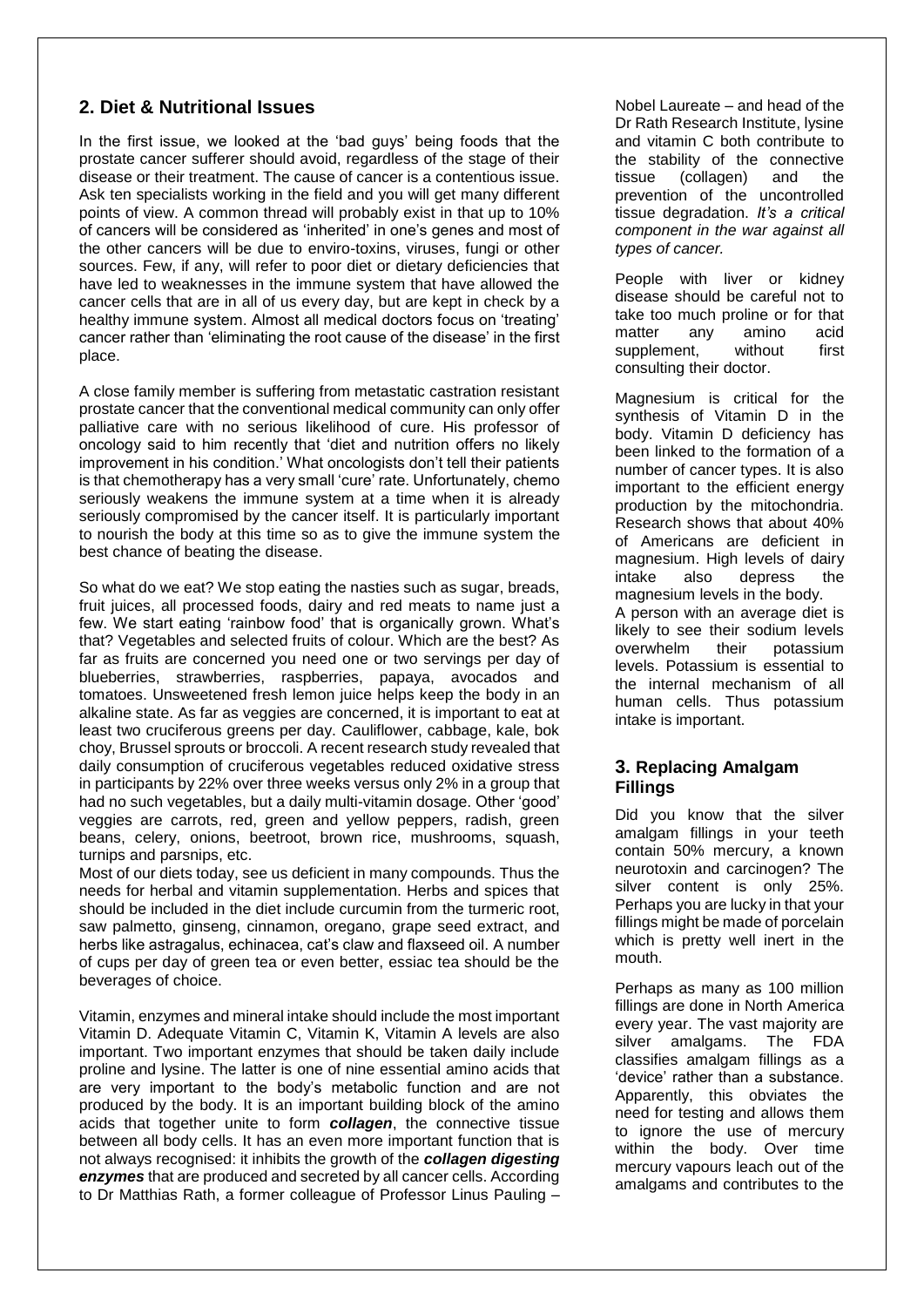body's toxin load. The mercury vapour is absorbed through the lungs into the blood and is converted into its organic form, methylmercury. This chemical is 100 times more toxic to the body than even elemental mercury and is associated with a number of neurological diseases, including Alzheimer's and MS. Four dentists who I have recently asked about this issue were adamant that no leaching of mercury occurs. However, Sweden, Norway and Denmark have outlawed it use.

Informed cancer sufferers have been inclined to have their amalgam fillings removed by a biological dentist.

#### **4. Detoxifying the Body**

An absolutely essential consideration in the battle against prostate cancer is an effective regime to remove toxins, parasites, fungus, yeasts, viruses and other nasties from the body. A new diet is the first stop in the process. The second task is to eliminate parasites, harmful bacteria and yeast from the body. It is best achieved by diet and by taking an appropriate enzyme supplement which contains amalyse, protease and/or lysozyme. The supplement must be able to remove the **biofilm** that the parasites and harmful bacteria produce to protect themselves. The enzymes should be taken on an empty stomach at least an hour before meals. The taking of a quality probiotic with meals will protect 'good bacteria' whilst undergoing this short term detox. Garlic, cloves, turmeric, ginger, oregano, grapefruit, thyme and cinnamon are useful in ridding the body of parasites and yeasts. The detoxifying process often causes an adverse reaction from the body with symptoms including pain, stomach cramping, and digestive upset. It's the body's way of removing the dead material from the body. It is important to see this process through for the duration of the detoxification period.

The third task is to get rid of the environmental household and personal products that contain unacceptable ingredients. These include cleaning products, toothpaste, body lotions, antiperspirants, plastics, etc. The next task is to install an appropriate water filtering system that takes fluoride, dangerous trace metals, hydrocarbons and low level antibiotics from your drinking and cooking water.

The liver is the detoxifying general of the body. It clean the blood many times a minute and capture toxins and other compounds from the blood as it passes through the body's second largest organ. All cancer sufferers have an impaired liver function due to having to neutralise the lactic acid that is produced as a fuel by cancer cells; by dead cancer cells that might be killed by anti-cancer drugs or by radiation and having to process pain killers and other toxic substances that are in the system.

The liver consists of a large number of bile ducts that process bile, toxins and waste products through to the intestines and then to the colon. As cancer cells die they are inclined to clump together and join with cholesterol to form microscopic sized gallstones that further overpower the liver.

How do we get the liver (and for that matter, the kidneys) back into shape? There are numerous regimes available from off-the-shelf detox kits usually containing some combination of fibre (soluble and insoluble) with a chelating substance like bentonite clay, to absorb heavy metals. The bentonite clay seeks out the toxins with which it can bind. This includes heavy metals (mercury, cadmium, lead, etc.) and other substances with an opposite charge to the bentonite. The bound pollutant is then removed from the body by the colon or kidneys. It is interesting to note that almost all the alternative/integrative medicine clinics do regular coffee enemas as a routine and important

detoxification treatments. Thousands more do them at home a number of times a week.

#### **5. Peace of Mind**

Peace of mind might mean different things to different people. To me peace of mind means living a well-balanced life in every way, with a minimum of stress in one's life, being emotionally well-adjusted and surrounded by love, with a positive outlook on life and towards your cancer journey and if you are spiritually inclined, at one with your creator.

The issue of stress is a VERY IMPORTANT consideration in your journey to beat your cancer. The University of Malaysia discovered that chronic stress *prevents* the rapid creation of infection fighting T-cells and prevents quick immune reaction. Hundreds of studies over the past 40 years have confirmed that stress negatively impacts the immune system.

The question of the past underlying anger or emotional factors in most cancer sufferers that probably initiated the cancer in the first instance needs attention. It is undisputed that the body contains different types of memory cells. Their short term role is well documented. Whether or not they have long term past memory is unclear. A search of the alternative medicine literature sees memory cells or a similar memory mechanism feature on many occasions.

I know some men with metastatic castration resistant prostate cancer. Some have fantastically positive mental strength. Others less so. One or two have sought out a specifically-trained 'mind' doctor who has dug into their past to identify traumatic events that remain unresolved in their subconscious. This 'mind' doctor is adamant that without this inner conflict being resolved, they will not be strong enough to totally restore one hundred percent of their health. Many health